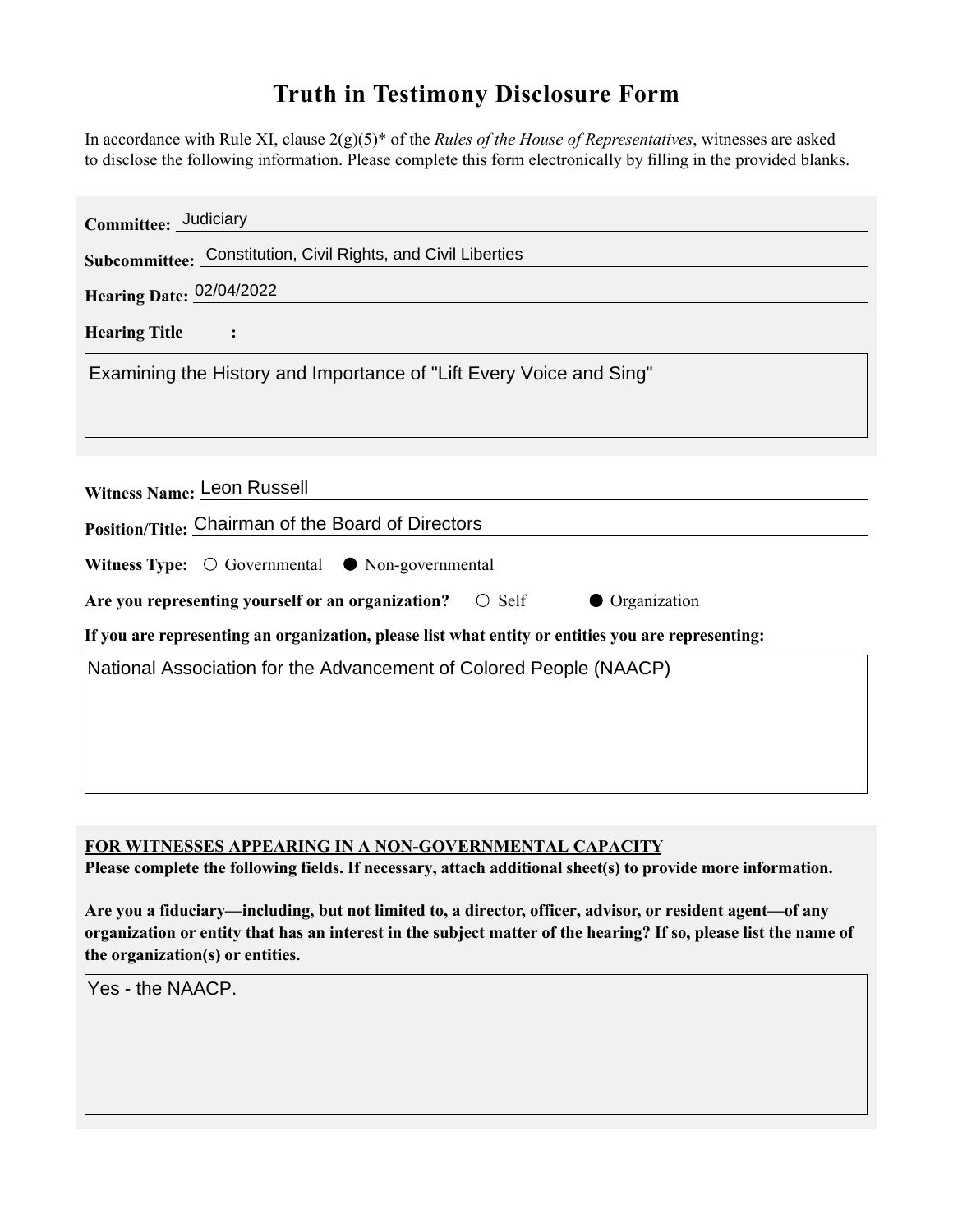**Please list any federal grants or contracts (including subgrants or subcontracts) related to the hearing's subject matter that you, the organization(s) you represent, or entities for which you serve as a fiduciary have received in the past thirty-six months from the date of the hearing. Include the source and amount of each grant or contract.** 

None.

**Please list any contracts, grants, or payments originating with a foreign government and related to the hearing's subject that you, the organization(s) you represent, or entities for which you serve as a fiduciary have received in the past thirty-six months from the date of the hearing. Include the amount and country of origin of each contract or payment.** 

None.

## **Please complete the following fields. If necessary, attach additional sheet(s) to provide more information.**

 $\exists$  I have attached a written statement of proposed testimony.

 $\subseteq$  I have attached my curriculum vitae or biography.

**\***Rule XI, clause 2(g)(5), of the U.S. House of Representatives provides:

(5)(A) Each committee shall, to the greatest extent practicable, require witnesses who appear before it to submit in advance written statements of proposed testimony and to limit their initial presentations to the committee to brief summaries thereof.

(B) In the case of a witness appearing in a non-governmental capacity, a written statement of proposed testimony shall include— (i) a curriculum vitae; (ii) a disclosure of any Federal grants or contracts, or contracts, grants, or payments originating with a foreign government, received during the past 36 months by the witness or by an entity represented by the witness and related to the subject matter of the hearing; and (iii) a disclosure of whether the witness is a fiduciary (including, but not limited to, a director, officer, advisor, or resident agent) of any organization or entity that has an interest in the subject matter of the hearing.

(C) The disclosure referred to in subdivision (B)(iii) shall include— (i) the amount and source of each Federal grant (or subgrant thereof) or contract (or subcontract thereof) related to the subject matter of the hearing; and (ii) the amount and country of origin of any payment or contract related to the subject matter of the hearing originating with a foreign government.

(D) Such statements, with appropriate redactions to protect the privacy or security of the witness, shall be made publicly available in electronic form 24 hours before the witness appears to the extent practicable, but not later than one day after the witness appears.

Judiciary